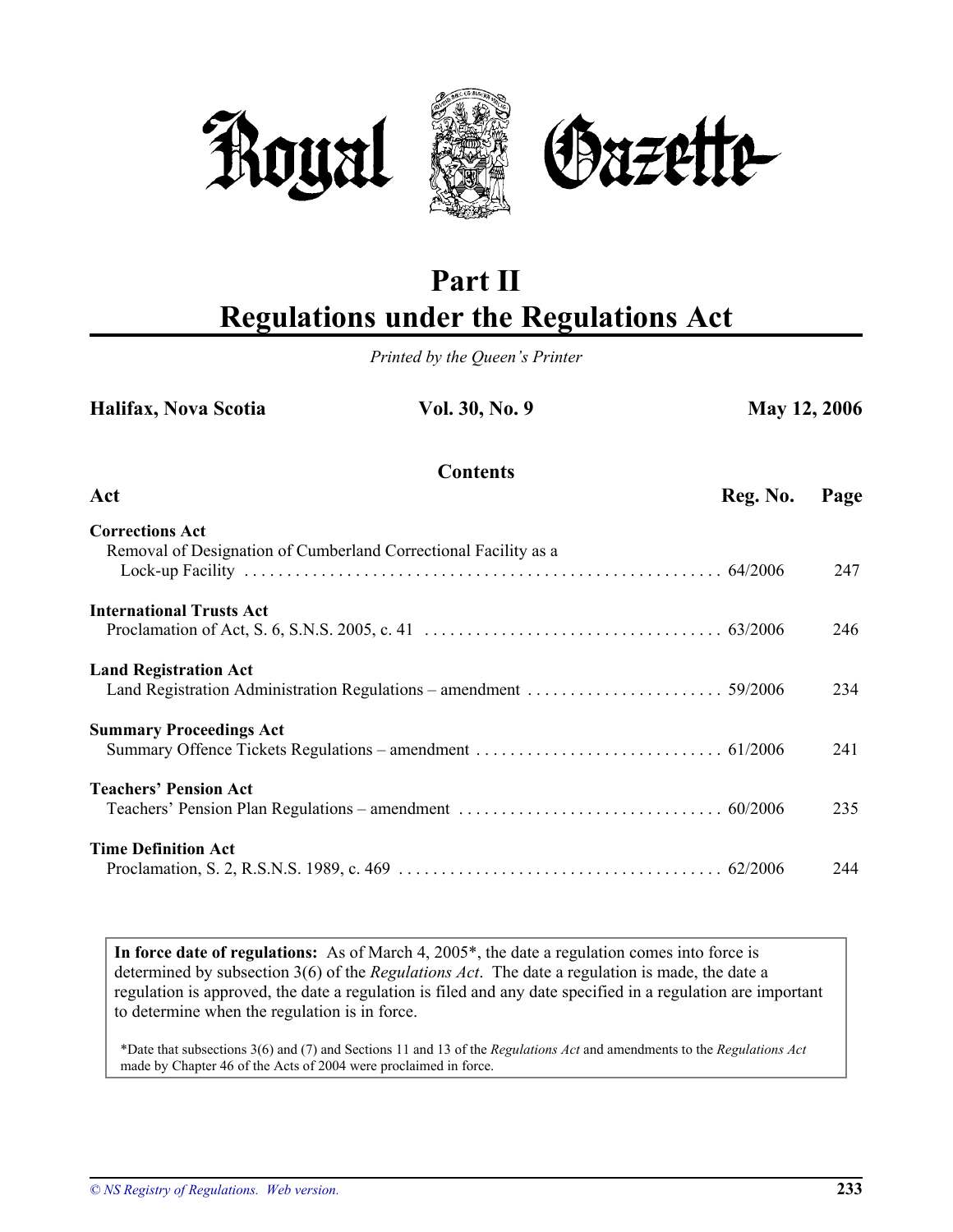# **N.S. Reg. 59/2006**

Made: April 12, 2006 Filed: April 20, 2006 Land Registration Administration Regulations

Order dated April 12, 2006

Amendment to regulations made by the Minister of Service Nova Scotia and Municipal Relations pursuant to Section 94 of the *Land Registration Act*

# **In the matter of Section 94 of Chapter 6 of the Acts of 2001, the** *Land Registration Act*

## **- and -**

## **In the matter of an amendment to the** *Land Registration Administration Regulations*

## **Order**

I, Richard Hurlburt, Minister of Service Nova Scotia and Municipal Relations for the Province of Nova Scotia, under Section 94 of Chapter 6 of the Acts of 2001, the *Land Registration Act*, am pleased to amend the *Land Registration Administration Regulations,* N.S. Reg. 225/2004, made by order of the Minister of Service Nova Scotia and Municipal Relations dated November 8, 2004, in the manner set forth in the attached Schedule "A", effective on and after April 10, 2006.

Dated and made at Halifax, Halifax Regional Municipality, Nova Scotia, Apr. 12, 2006.

Sgd.: *Richard Hurlburt* Honourable Richard Hurlburt Minister of Service Nova Scotia and Municipal Relations

# **Schedule "A"**

# **Amendment to the** *Land Registration Administration Regulations* **made by the Minister of Service Nova Scotia and Municipal Relations under Section 94 of Chapter 6 of the Acts of 2001, the** *Land Registration Act*

Section 4A of the *Land Registration Administration Regulations*, N.S. Reg. 225/2004, made by the Minister of Service Nova Scotia and Municipal Relations on November 8, 2004, is amended by

- (a) repealing subsections (1) and (2) and substituting the following subsections:
	- **(1)** If the appropriate user and pre-authorized debit agreements are in effect, and as Property Online functionality permits, an authorized lawyer may submit a document electronically with respect to a parcel that has been registered under the Act.
	- **(2)** If the appropriate user and pre-authorized debit agreements are in effect, an authorized lender may submit a release of mortgage electronically with respect to a parcel that has been registered under the Act.
- (b) repealing clause  $(5)(c)$  and substituting the following clause: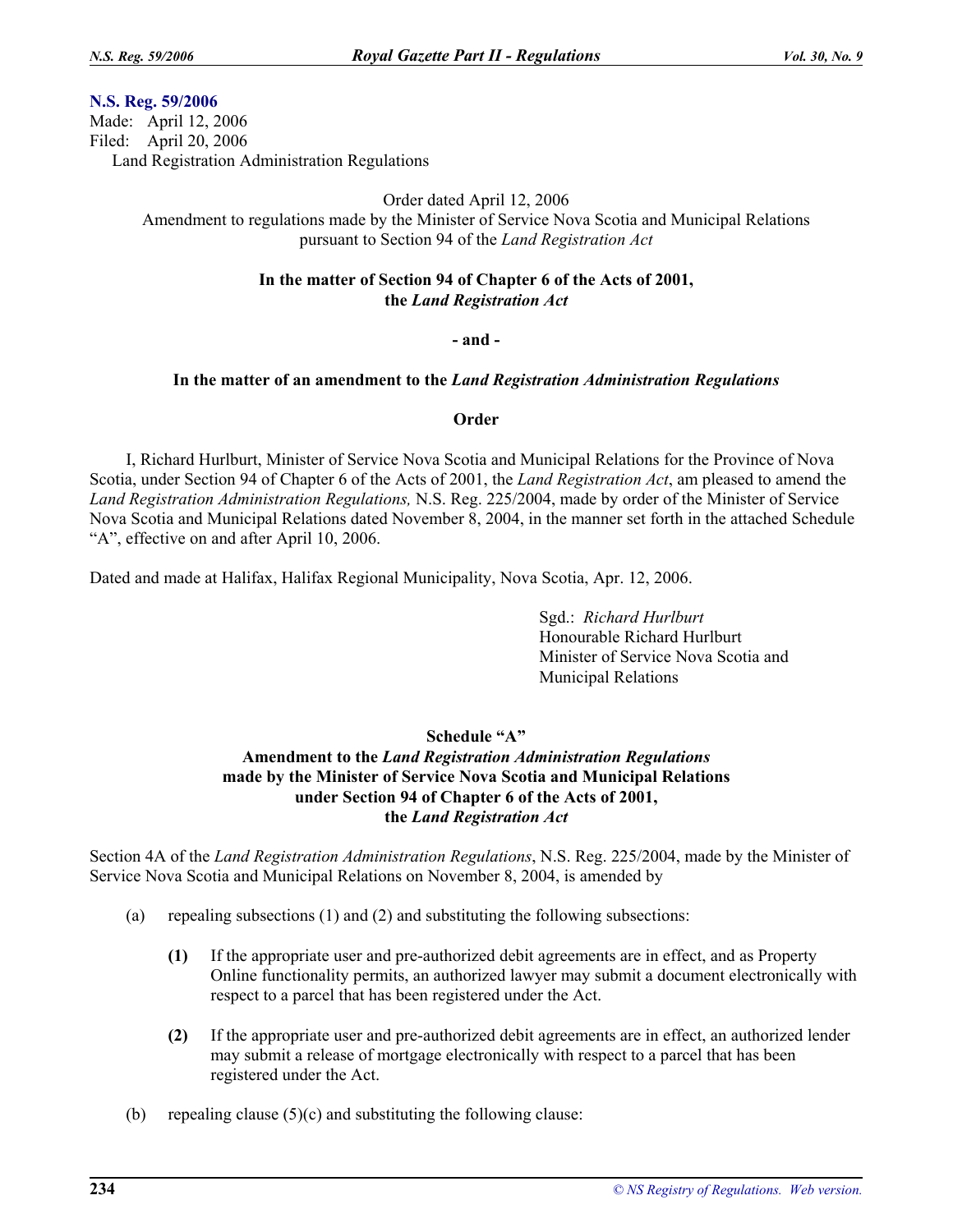- (c) a scanned copy of the duly executed original instrument in portable document format, no larger than 4 megabytes (MB);
- (c) repealing subsection (7).

# **N.S. Reg. 60/2006**

Made: Filed: April 24, 2006 Teachers' Pension Plan Regulations

> Memorandum of Agreement Amendment to regulations made by the Minister of Finance pursuant to Sections 14 and 20 of the *Teachers' Pension Plan Act*

# **Memorandum of Agreement Between Her Majesty the Queen in the Right of Nova Scotia as represented by the Minister of Finance and the Nova Scotia Teachers' Union, a Body Corporate Established pursuant to the** *Teaching Profession Act* **being Chapter 462 Revised Statutes 1989**

# **Whereas:**

- 1. Section 14 of Chapter 26 of the Acts of 1998, the *Teachers' Pension Act* provides that the Minister of Finance ("Minister") and the Nova Scotia Teachers' Union ("Union"), may enter into an agreement to amend the Pension Plan;
- 2. The Minister and the Union agreed to amend the Pension Plan pursuant to an Agreement signed between the parties on  $22<sup>nd</sup>$  day of June, 2005 ("2005 Agreement");
- 3. Section 20 of the aforesaid Act provides that the Minister and the Union may make regulations *inter alia* setting out the terms of the Pension Plan;
- 4. The By-laws of the Union authorize the Executive of the Union to exercise on behalf of the Union the powers of the Union under the *Teachers' Pension Act*; and
- 5. By resolution of the Executive of the Union dated March 31, 2006, the Executive approved amendments to the Regulations as set out in Schedule "A" attached hereto and authorized the President of the Union to sign the amendments to the Regulations on behalf of the Executive.

The Minister and the Union hereby make the amendments to the Regulations in the form and manner attached hereto as Schedule "A" effective on and after June 22, 2005.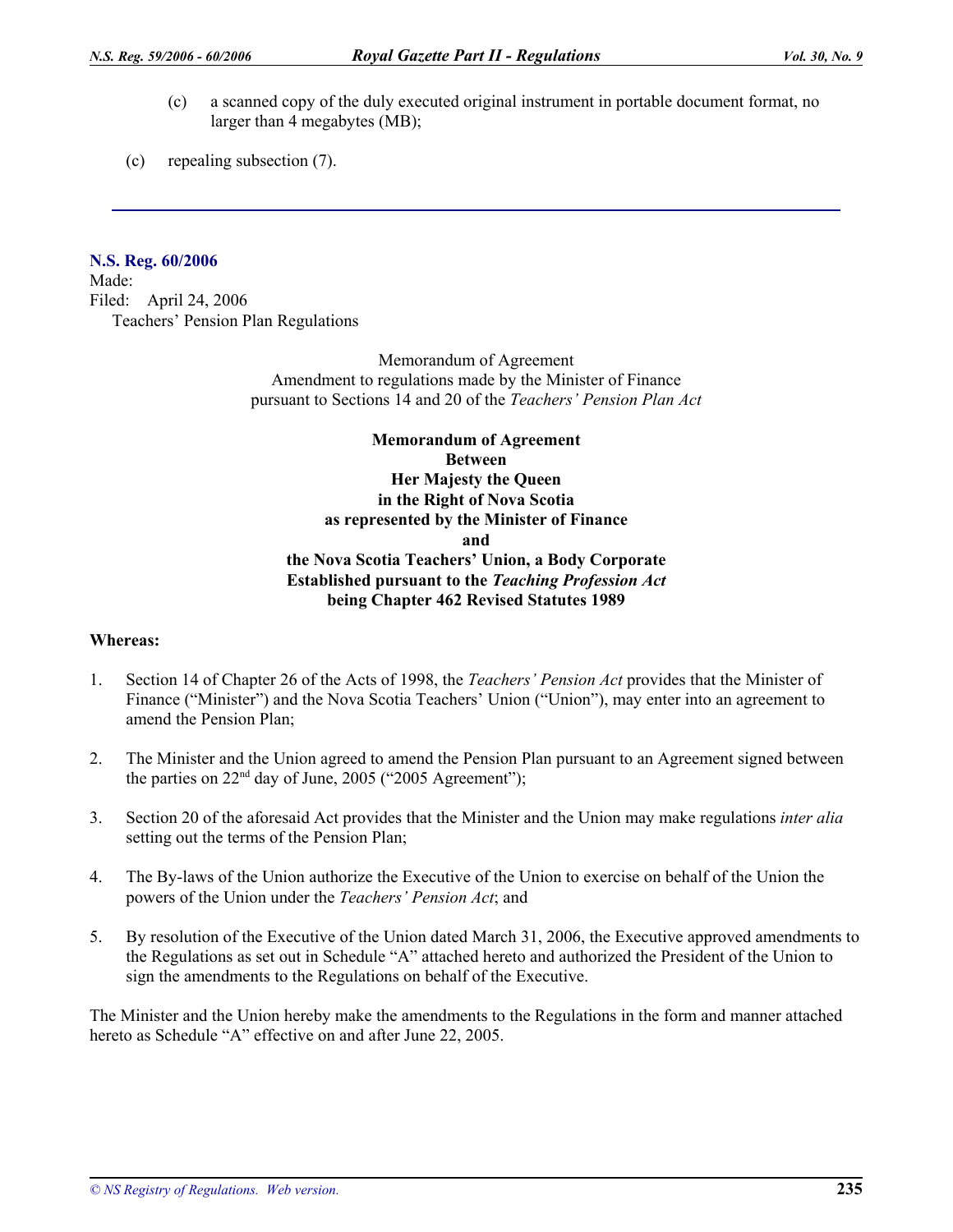| Signed and sealed in the presence of: |                             |
|---------------------------------------|-----------------------------|
|                                       | Minister of Finance         |
| Sgd.: T. Coughlan                     | Sgd.: Michael Baker         |
| witness                               |                             |
|                                       |                             |
|                                       | Nova Scotia Teachers' Union |
| Sgd.: Wayne Noseworthy                | Sgd.: $M. L.$ Donnelly      |
| witness                               | President                   |

# **Schedule "A"**

# **Amendment to the** *Teachers' Pension Plan Regulations* **made under Sections 14 and 20 of Chapter 26 of the Acts of 1998, the** *Teachers' Pension Act*

- 1 Section 2 of the *Teachers' Pension Plan Regulations*, N.S. Reg. 88/99, made by the Minister of Finance and the Nova Scotia Teachers' Union is amended by
	- (a) repealing clause  $(2)(c)$  and substituting the following clauses:
		- (c) "actuarial assumptions and methods" means the assumptions and methods adopted by the Minister and the Union for the purpose of computing an actuarial value;
		- (ca) "actuarial deficit" means the amount by which the actuarial liabilities exceed the assets of the Fund as stated on a going-concern basis in the Actuarial Valuation Report, excluding any future payments to the Fund under subsection  $27C(1)$ ;
		- (cb) "actuarial liabilities" mean the liabilities of the Plan calculated by the actuary in accordance with the actuarial assumptions and methods;
	- (b) repealing clause  $(2)(d)$  and substituting the following clause:
		- (d) "actuarial surplus" means the amount by which the assets of the Fund exceed the actuarial liabilities as stated on a going-concern basis in the Actuarial Valuation Report, excluding any future payments from the Fund under subsection 27C(2);
	- (c) adding the following clauses immediately after clause (d):
		- (da) "Actuarial Valuation Report" means the annual report by the actuary on the actuarial valuation of the Plan for funding purposes;
		- (db) "actuarial value" means a value computed in accordance with the actuarial assumptions and methods;
	- (d) repealing clause  $(2)(e)$  and substituting the following clause:
		- (e) "actuary" means the actuary of the Plan appointed by the Trustee;
	- (e) repealing clause  $(2)(f)$  and substituting the following clause:
		- (f) "Administrator" means the provider of administrative and investment services for the Plan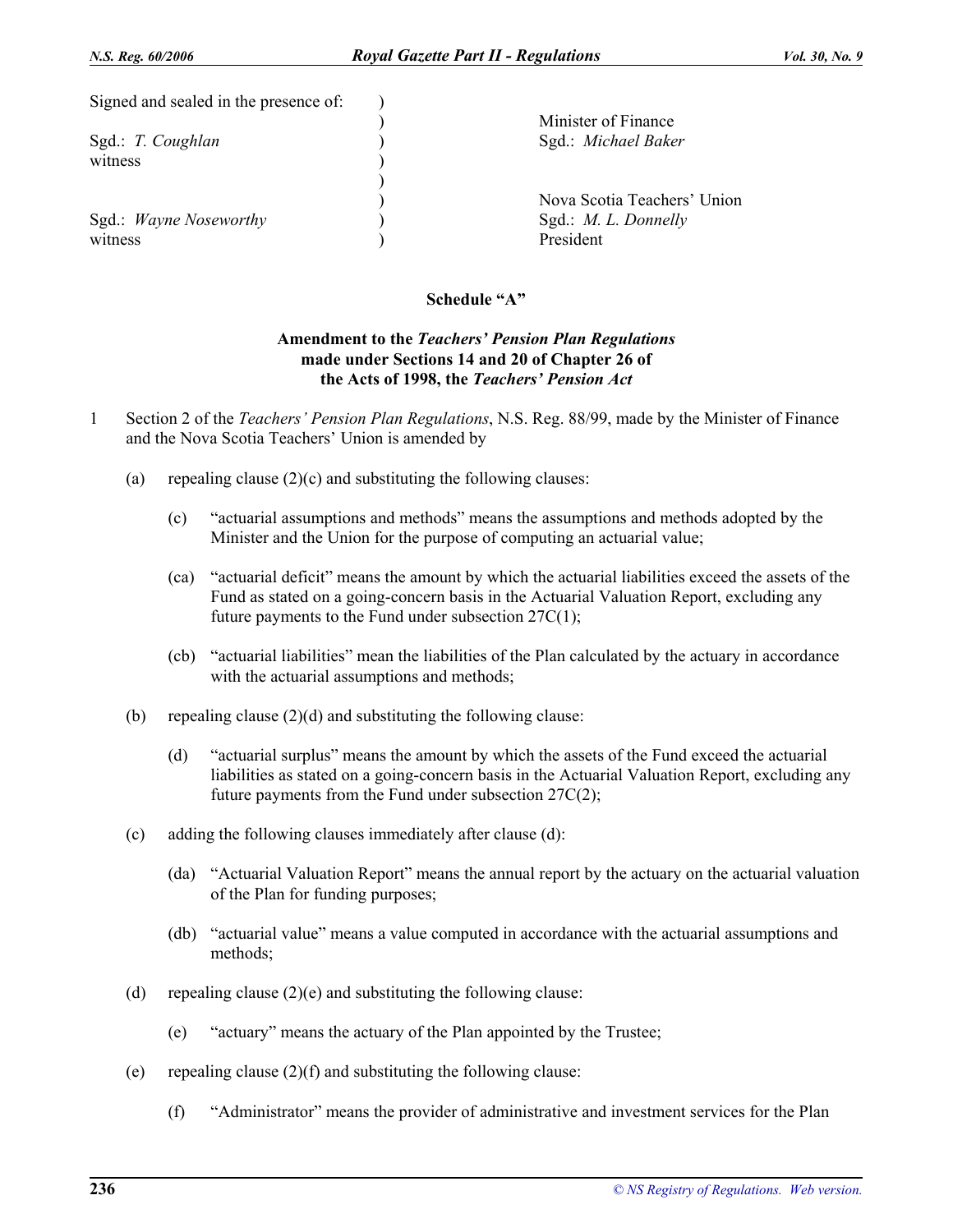appointed in accordance with subsection 11(2) of the Act;

- (f) adding the following clause immediately after clause (r):
	- (ra) "indexing" means an adjustment to the amount of a pension being paid under the Plan in relation to increases in the cost of living;
- (g) adding the following clause immediately after clause (an):
	- (ana) "Trustee" means, effective April 1, 2006, the Teachers' Pension Plan Trustee Inc., a corporation appointed by the Minister under subsection 6(3) of the Act;
- 2 Subsection 21A(3) of the regulations is amended by striking out "from time to time by the Board".
- 3 Section 27 of the regulations is repealed and the following Sections substituted:

## **Definitions for Sections 27 to 27C**

- **27** For the purposes of Sections 27 to 27C,
	- (a) "indexing period" means,
		- (i) from January 1, 1993, to December 31, 2005, each 12-month period beginning on January 1 and ending on December 31 of each calendar year;
		- (ii) from January 1, 2006, to June 30, 2006, the 6-month period beginning on January 1, 2006 and ending on June 30, 2006; and
		- (iii) beginning July 1, 2006, each 12-month period beginning on July 1 and ending on June 30 of the following calendar year;
	- (b) "pension index" means,
		- (i) for the indexing periods from January 1, 1993, to December 31, 2005, the average of the Consumer Price Index for all items for Canada published by Statistics Canada for each month in the 12-month period ending on October 31 of the preceding calendar year,
		- (ii) for the indexing period beginning January 1, 2006, the average of the Consumer Price Index for all items for Canada published by Statistics Canada for each month in the 12-month period ending on October 31 of the preceding calendar year,
		- (iii) for the indexing period beginning July 1, 2006, the average of the Consumer Price Index for all items for Canada published by Statistics Canada for each month in the 6-month period ending on April 30, 2006, and
		- (iv) for the indexing period beginning July 1, 2007, and each subsequent July 1, the average of the Consumer Price Index for all items for Canada published by Statistics Canada for each month in the 12-month period ending on April 30 of the preceding indexing period.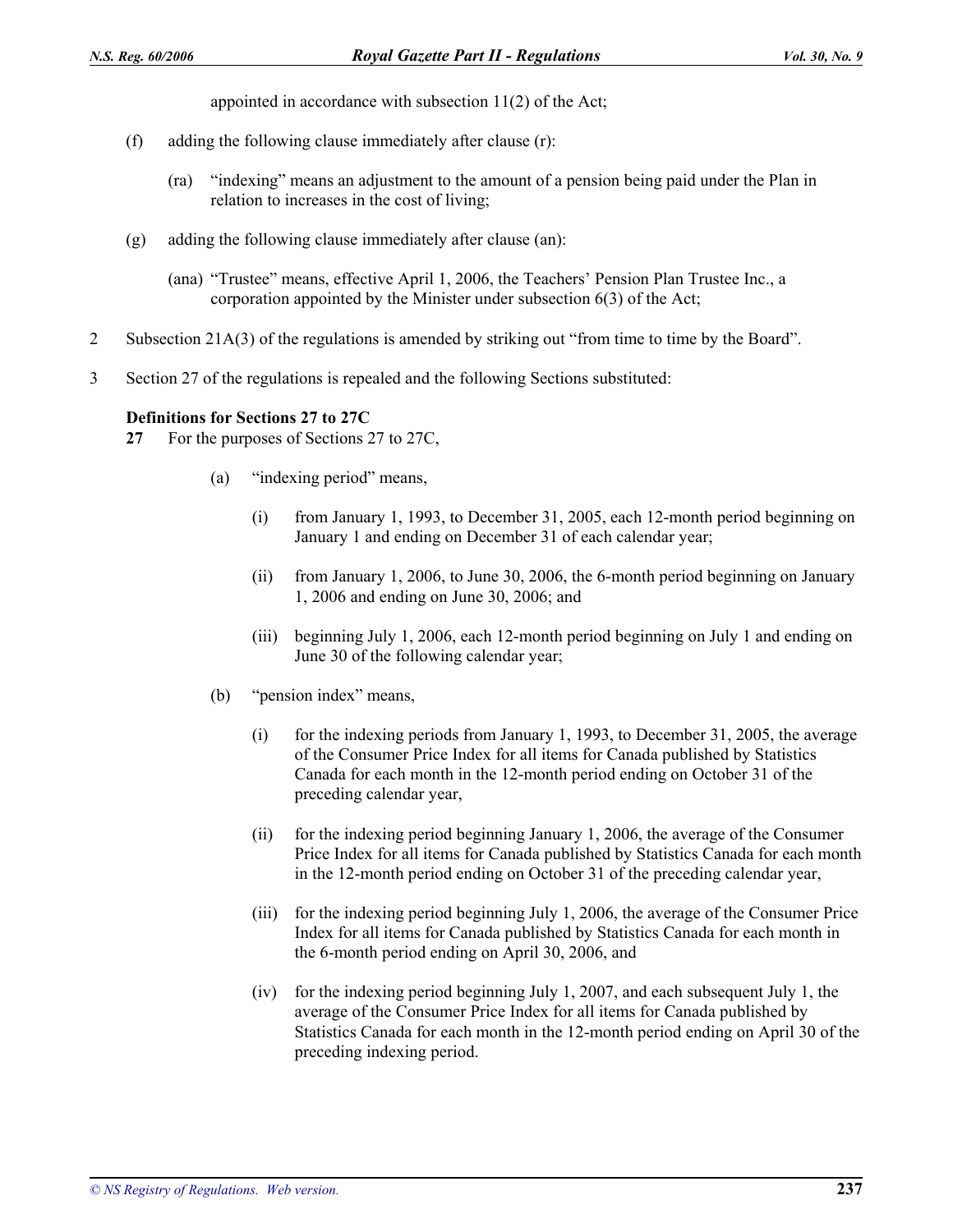# **Indexing of pensions with an effective date before August 1, 2006**

- **27A (1)** Effective January 1, 1994, to June 30, 2006, every pension paid from the Plan shall be indexed for inflation beginning on January 1 following the effective date of the pension and on each subsequent January 1 that the pension continues to be payable.
	- **(2)** Effective July 1, 2006, every pension paid from the Plan shall be indexed for inflation beginning on July 1 following the effective date of the pension and on each subsequent July 1 that the pension continues to be payable.
	- **(3)** Except as provided in subsection (4), for pensions with an effective date before August 1, 2006, the amount of the indexing shall be the lesser of
		- (a)  $6\frac{6}{3}$ ; and
		- (b) the percentage increase in the pension index for the indexing period over the pension index for the immediately preceding indexing period, minus 1%, but no less than zero.
	- **(4)** For the indexing period beginning July 1, 2006, the amount of the indexing shall be the lesser of
		- (a)  $3\%$ ; and
		- (b) the percentage increase in the pension index for the indexing period over the pension index for the immediately preceding indexing period, minus 0.5%, but no less than zero.
	- **(5)** Effective January 1, 1994, any indexing to a pension under subsections (1) to (4) shall be prorated according to the number of months in the preceding indexing period that the pension was paid.
	- **(6)** Indexing paid before January 1, 1994, shall be calculated at the rates set out in Appendix 1.
	- **(7)** A pensioner entitled to a pension with an effective date before August 1, 2006 may elect to replace the application of subsections (1) to (5) regarding indexing for the pension with Sections 27B and 27C
		- (a) effective the indexing period beginning July 1, 2006; or
		- (b) effective the indexing period beginning July 1, 2007.
	- **(8)** A pensioner's election under clause (7)(a) must be made in writing and received by the Administrator no later than May 31, 2006.
	- **(9)** A pensioner's election under clause (7)(b) must be made in writing and received by the Administrator no later than July 31, 2006.
	- **(10)** An election made by a pensioner under clause (7)(a) or (7)(b) is irrevocable and is binding on the pensioner and the pensioner's survivors.
	- **(11)** Indexing for a pension with an effective date before August 1, 2006, for which no election is received by the Administrator under clause  $(7)(a)$  or  $(7)(b)$  shall be calculated in accordance with subsections  $(1)$  to  $(5)$ .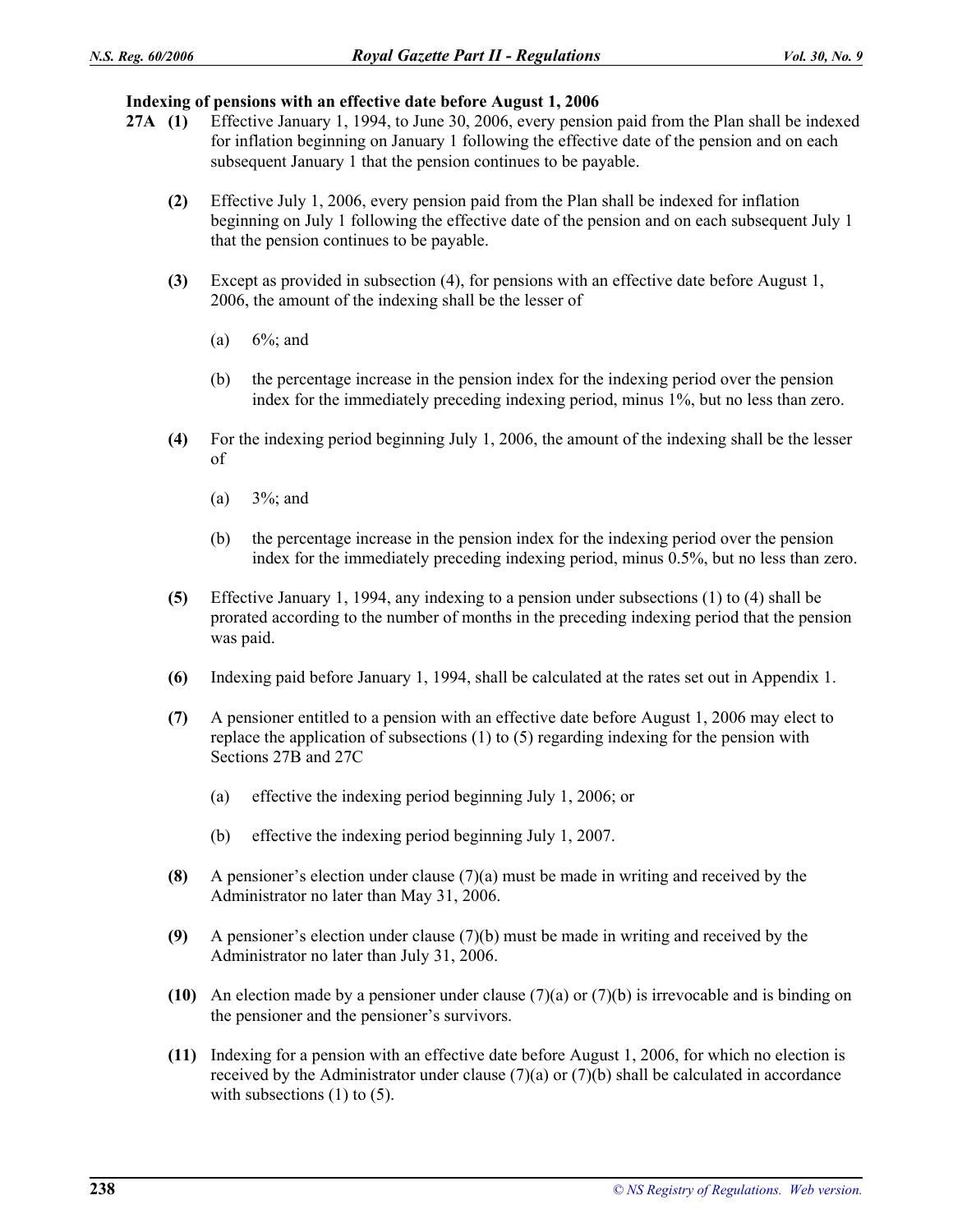#### **Indexing of pensions with an effective date on or after August 1, 2006**

- **27B (1)** Except as provided in subsection (5), indexing under this Section shall be paid at a rate not higher than  $6\%$ .
	- **(2)** Indexing of a pension under this Section shall be prorated according to the number of months in the preceding indexing period that the pension was paid.
	- **(3)** Except as provided in subsections (4) and (5), indexing for a pension with an effective date on or after August 1, 2006, or a pension with an effective date before August 1, 2006, for which an election is made under subsection 27A(7), shall be calculated and paid in the following manner:
		- (a) if the Actuarial Valuation Report as at the end of the immediately preceding fiscal year of the Plan states there is an actuarial deficit of more than 10%, no indexing shall be authorized by the Trustee;
		- (b) if the Actuarial Valuation Report as at the end of the immediately preceding fiscal year of the Plan states there is an actuarial deficit of less than 10%, indexing may be paid at the discretion of the Trustee at a rate equal to one-half of the percentage increase in the pension index for that indexing period over the pension index for the preceding indexing period;
		- (c) subject to subsections  $27C(2)$  to (5), if the Actuarial Valuation Report as at the end of the immediately preceding fiscal year of the Plan states there is an actuarial surplus, the Trustee shall authorize the payment of indexing at the highest rate possible, subject to the maximum rate set in subsection (1), in accordance with the following:
			- (i) at the full percentage increase in the pension index for that indexing period over the pension index for the preceding indexing period as long as payment of the indexing does not produce an actuarial deficit,
			- (ii) at a level greater than one half of but less than the full percentage increase in the pension index for that indexing period over the pension index for the preceding indexing period as long as payment of the indexing does not produce an actuarial deficit, or
			- (iii) at one half of the full percentage increase in the pension index for that indexing period over the pension index for the preceding indexing period regardless of whether payment of the indexing produces an actuarial deficit.
	- **(4)** Despite the provisions of clauses 3(a) and 3(b), if the Actuarial Valuation Report as at the end of the immediately preceding fiscal year of the plan states there is an actuarial deficit, indexing calculated under subsection (3) for the indexing periods beginning July 1, 2006 and July 1, 2007, respectively, shall be paid at a rate not less than one-half of the percentage increase in the pension index for each indexing period over the pension index for the preceding indexing period.
	- **(5)** Indexing to be paid July 1, 2006, only, under subsection 27A(7) shall be paid at a rate not to exceed 3%.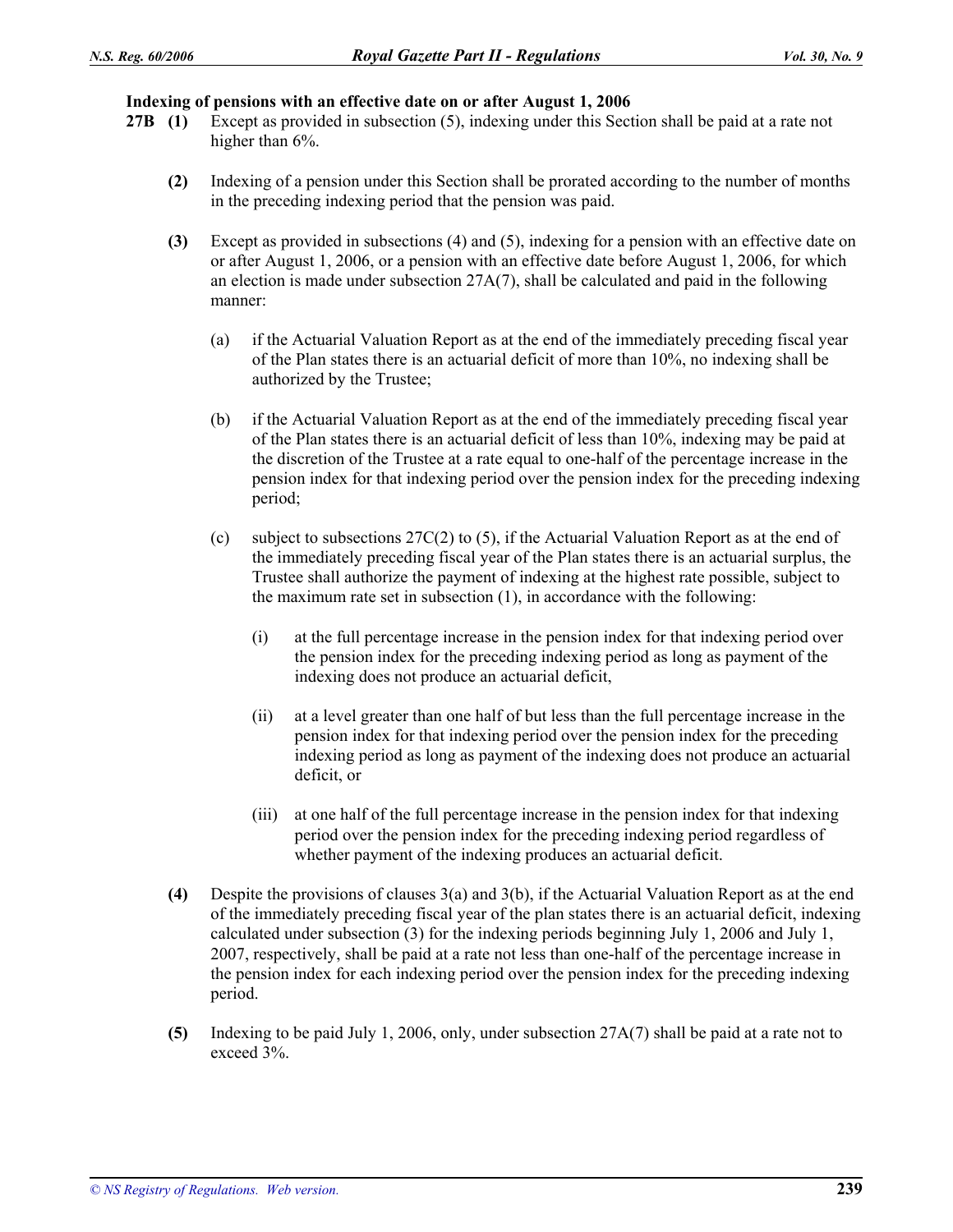# **Contributions to the Fund if actuarial deficit of more than 10%**

- **27C (1)** Starting with the indexing period beginning July 1, 2008, in any indexing period in which there is an actuarial deficit and clause 27B(3)(a) applies, the Minister shall contribute to the Fund, no later than the beginning of the following indexing period, an amount equal to the actuarial value, as calculated by the actuary at the beginning of the indexing period, of the difference between
	- (a) the indexing of all pensions to which subsection 27B(3) applies for that indexing period at a rate of one-half of the percentage increase in the pension index for that indexing period over the pension index for the preceding indexing period to a maximum of 6% and, for all future indexing periods, at a rate of one-half of the assumed percentage increase in the pension index determined in accordance with the actuarial assumptions and methods; and
	- (b) no indexing of all pensions to which subsection 27B(3) applies for that indexing period and, for all future indexing periods, indexing at a rate of one-half of the assumed percentage increase in the pension index determined in accordance with the actuarial assumptions and methods.

# **Payments by the Plan if actuarial surplus**

- **(2)** In any indexing period in which there is an actuarial surplus and clause 27B(3)(c) applies, the Plan shall pay to the Province no later than the beginning of the following indexing period an amount equal to the actuarial value as calculated by the actuary, as at the beginning of the indexing period, of the difference between the following:
	- (a) the indexing of all pensions in pay subject to subsection 27B(3) for that indexing period and, for all future indexing periods, at a rate of one-half of the assumed percentage increase in the pension index determined in accordance with the actuarial assumptions and methods; and
	- (b) the amount of indexing that would have been paid on all pensions subject to subsection 27B(3) for that indexing period if indexing had been paid at a rate of one-half of the percentage increase in the pension index for that indexing period over the pension index for the preceding indexing period and, for all future indexing periods, at a rate of onehalf of the assumed percentage increase in the pension index determined in accordance with the actuarial assumptions and methods.
- **(3)** A payment to the Province under subsection (2) must not produce an actuarial deficit.
- **(4)** The cumulative amount of the payments made under subsection (2) shall not exceed the aggregate amount of the Minister's contribution to the Fund under Article 7.1 of the Agreement between the Province and the Union dated June 22, 2005, and the cumulative contributions made by the Minister to the Fund under subsection (1).
- **(5)** Subject to subsections (2) to (4), any actuarial surplus available to authorize indexing in excess of one-half of the full percentage increase in the pension index over the preceding indexing period shall be calculated and used on an equal basis to increase indexing up to the full percentage increase and to fulfill the requirements of Article 8.1(d) of the Agreement between the Province and the Union dated June 22, 2005.
- 4 Subsection 29(2) of the regulations is amended by striking out "valuation report" and substituting "Actuarial Valuation Report".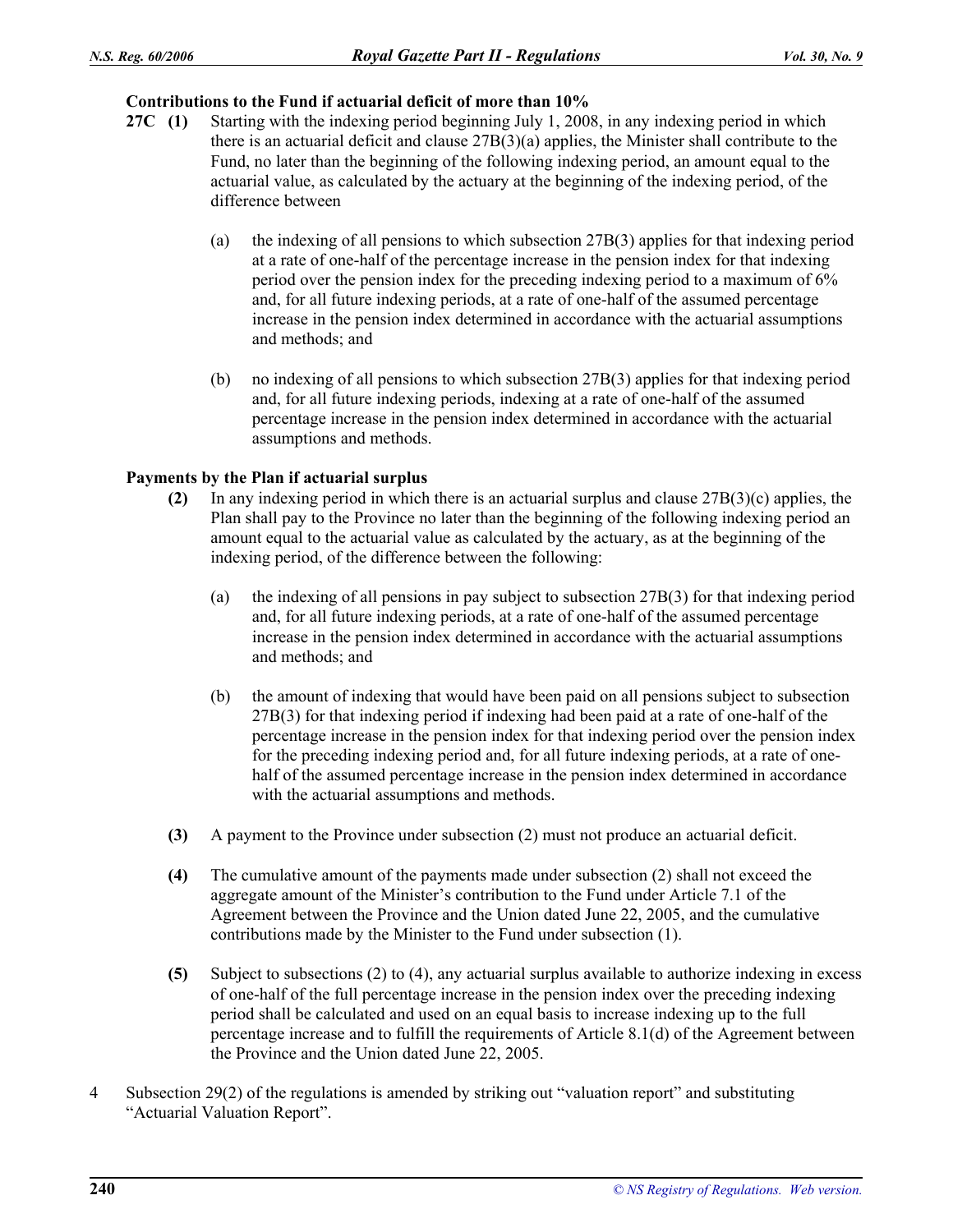5 Subsection 34(1) of the regulations is amended by striking out "Board" and substituting "Trustee".

#### **N.S. Reg. 61/2006**

Made: March 8, 2006 and April 24, 2006 Filed: April 26, 2006 Summary Offence Tickets Regulations

> Order in Council 2006-196 dated April 24, 2006 Amendment to regulations made by the Minister of Justice and the Governor in Council pursuant to Section 8 of the *Summary Proceedings Act*

The Governor in Council on the report and recommendation of the Minister of Justice and Attorney General dated March 8, 2006, and pursuant to Section 8 of Chapter 450 of the Revised Statutes of Nova Scotia, 1989, the *Summary Proceedings Act*, is pleased to amend the *Summary Offence Tickets Regulations,* N.S. Reg. 4/2001*,* made by the Governor in Council by Order in Council 2001-21 dated January 18, 2001, to include certain offences concerning private investigators and private guards as summary offence ticket offences and set the outof-court settlement amounts for the offences in the manner set forth in Schedule "A" attached to and forming part of the report and recommendation, effective on and after April 24, 2006.

## **Order**

I, Murray Scott, Minister of Justice and Attorney General of Nova Scotia, do hereby order and direct pursuant to Section 8 of Chapter 450 of the Revised Statutes of Nova Scotia, 1989, the *Summary Proceedings Act*, that the penalty to be entered on a summons in respect of an offence set out in amendments to the Schedules to the *Summary Offence Tickets Regulations*, N.S. Reg. 4/2001, as set forth in Schedule "A", is the amount of the out-of-court settlement set out opposite the description of that offence, and the out-of-court settlement amount includes the charge provided for, and in accordance with, Sections 8 and 9 of the Act.

This Order is effective on and after the making by the Governor in Council of the amendments to the *Summary Offence Tickets Regulations* set out in Schedule "A".

**Dated and made** March 8, 2006, at Halifax, Halifax Regional Municipality, Province of Nova Scotia.

Sgd.: *Murray Scott* Honourable Murray Scott Minister of Justice and Attorney General

## **Schedule "A"**

#### **Amendment to the** *Summary Offence Tickets Regulations* **made by the Governor in Council pursuant to Section 8 of Chapter 450 of the Revised Statutes of Nova Scotia, 1989, the** *Summary Proceedings Act*

The *Summary Offence Tickets Regulations,* N.S. Reg. 4/2001, made by the Governor in Council by Order in Council 2001-21 dated January 18, 2001, are amended by adding the following Schedules immediately after Schedule 34: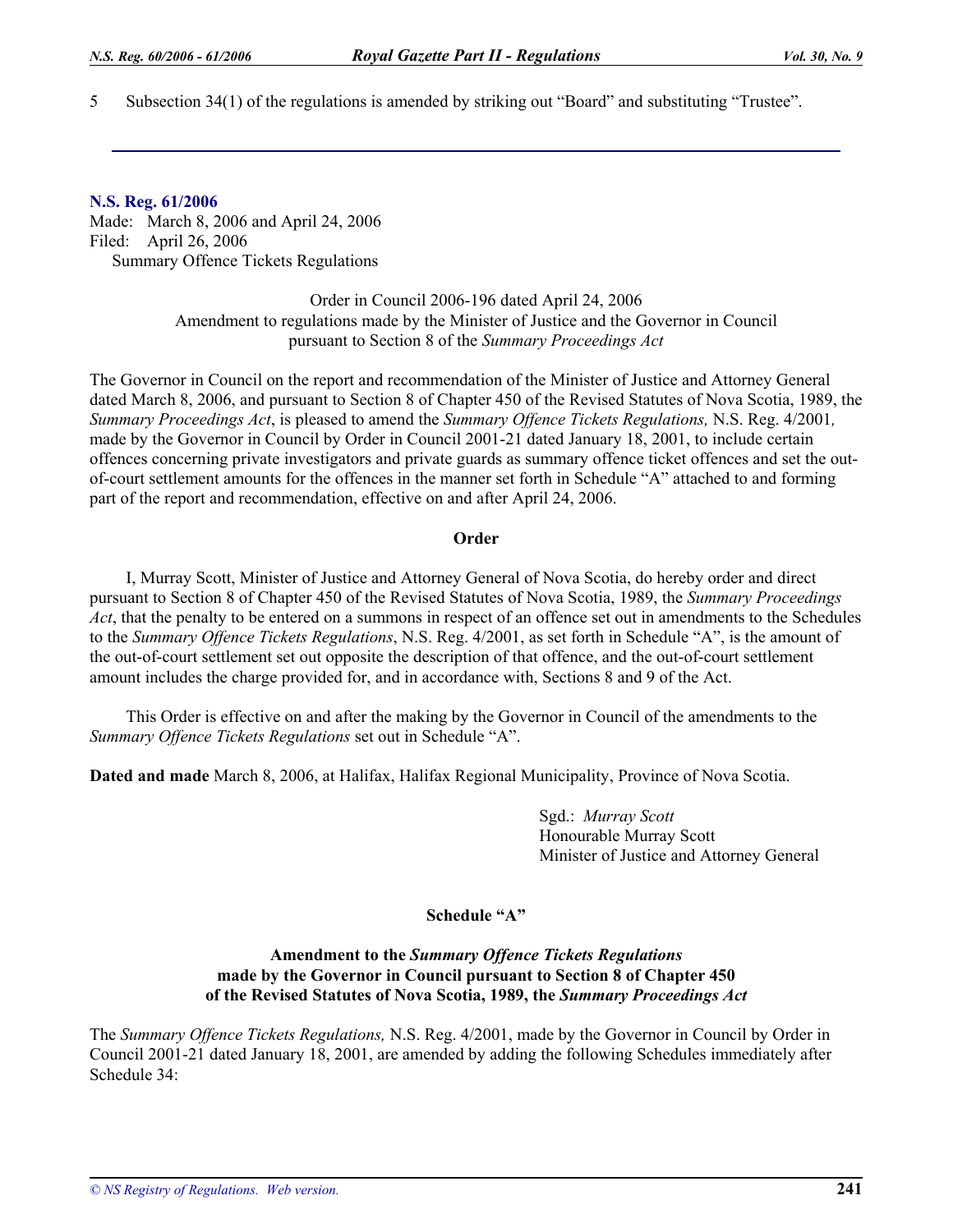# **Schedule 35 Private Investigators and Private Guards Act**

| Offence                                                                                                         | <b>Section</b> | <b>Out of Court</b><br><b>Settlement</b> |
|-----------------------------------------------------------------------------------------------------------------|----------------|------------------------------------------|
| 1. Carrying on or advertising (specify) business or practice without valid<br>license                           | 4(a)           | \$675.00                                 |
| 2. Acting as private investigator or private guard (specify) without valid<br>license                           | 4(b)           |                                          |
| first offence<br>second offence                                                                                 |                | \$215.00<br>\$330.00                     |
| 3. Business licensee that is subject of complaint failing to furnish<br>information on request                  | 12(1)          | \$330.00                                 |
| 4. Business licensee failing to notify of change of address                                                     | 13(2)(a)       | \$215.00                                 |
| 5. Business licensee failing to notify of change in officers or members<br>(specify)                            | 13(2)(b)       | \$215.00                                 |
| 6. Business licensee failing to notify of termination of employment                                             | 13(2)(c)       | \$215.00                                 |
| 7. Failing to give license or identification card (specify) back to employer on<br>termination of employment    | 14(2)          | \$215.00                                 |
| 8. Employer failing to forward employee's license or identification card<br>(specify) as required               | 14(2)          | \$215.00                                 |
| 9. Failing to surrender business license and all licences and identification<br>card on termination of business | 14(4)          | \$330.00                                 |
| 10. Failing to file annual return with required information                                                     | 15             | \$215.00                                 |
| 11. Failing to display business license in conspicuous place in business office                                 | 16             | \$215.00                                 |
| 12. Private investigator failing to carry or produce for inspection (specify)<br>identification card            | 17(1)          |                                          |
| first offence<br>second offence                                                                                 |                | \$157.50<br>\$186.25                     |
| 13. Private investigator acting as private investigator while in private guard<br>uniform                       | 17(3)          | \$330.00                                 |
| 14. Private guard failing to carry or produce for inspection (specify)<br>identification card                   | 18(1)          |                                          |
| first offence<br>second offence                                                                                 |                | \$157.50<br>\$186.25                     |
| 15. Private guard failing to wear uniform while acting as private guard                                         | 18(3)          | \$330.00                                 |
| 16. Licensee holding self out or acting as collector of accounts                                                | 19             | \$330.00                                 |
| 17. Licensee holding self out as member of police force                                                         | 20(1)          | \$330.00                                 |
| 18. Licensee acting as member of police force                                                                   | 20(2)          | \$330.00                                 |
| 19. Employing person as private investigator or private guard (specify) who<br>does not hold license            | 24             | \$330.00                                 |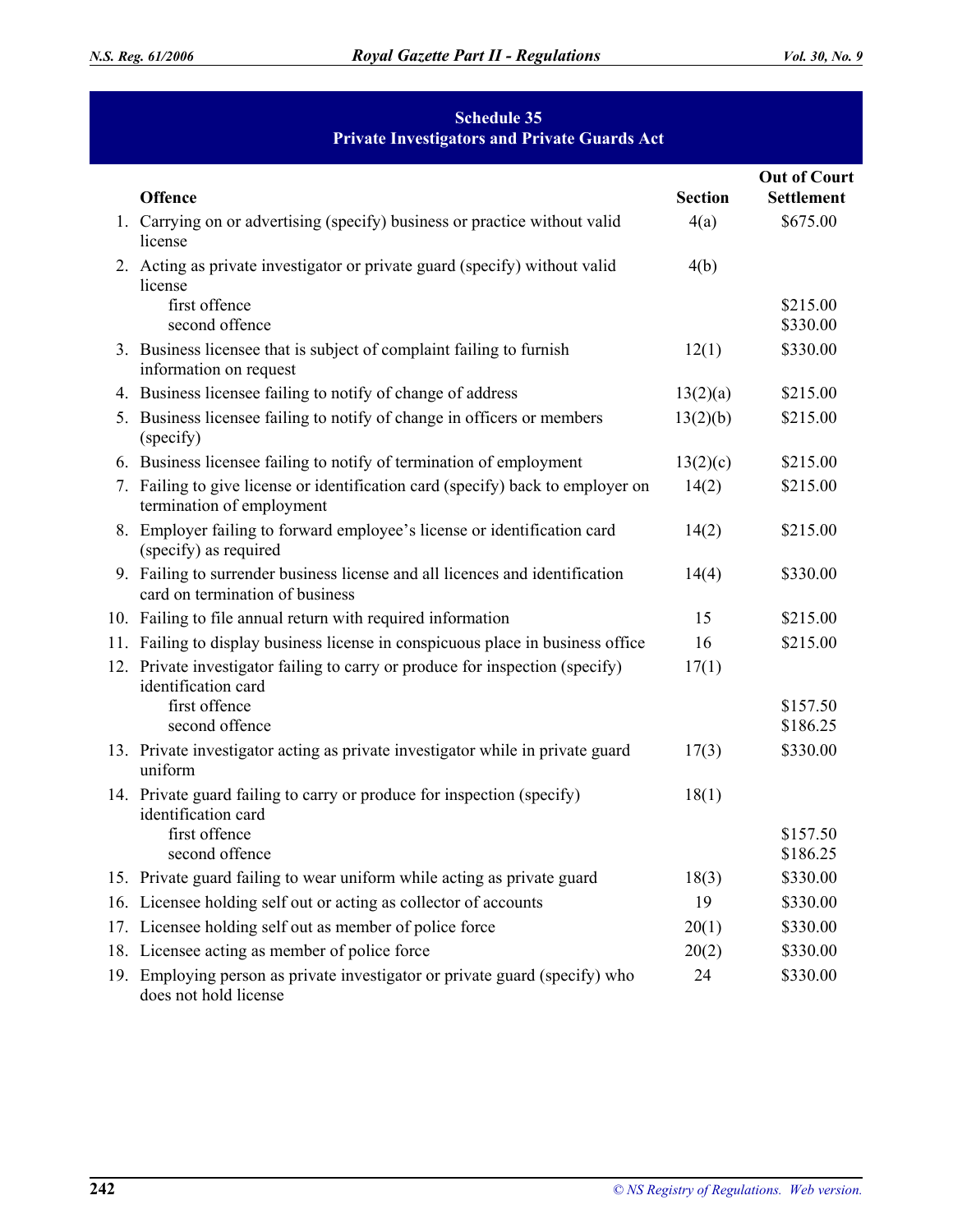# **Schedule 35A Regulations made pursuant to the Private Investigators and Private Guards Act**

| <b>Offence</b>                                                                                                                            | <b>Section</b> | <b>Out of Court</b><br><b>Settlement</b> |  |
|-------------------------------------------------------------------------------------------------------------------------------------------|----------------|------------------------------------------|--|
| <b>Private Investigators and Private Guards Regulations</b>                                                                               |                |                                          |  |
| 1. Providing armoured vehicle services without appropriately endorsed<br>business license                                                 | 12(1)          | \$330.00                                 |  |
| 2. Providing guard dogs for hire without appropriately endorsed business<br>license                                                       | 12(2)          | \$330.00                                 |  |
| 3. Acting as armed private guard without appropriately endorsed individual<br>license                                                     | 12(3)          | \$330.00                                 |  |
| 4. Acting as guard dog handler without appropriately endorsed individual<br>license                                                       | 12(4)          | \$330.00                                 |  |
| 5. Carrying baton without appropriately endorsed individual license                                                                       | 12(5)          | \$330.00                                 |  |
| 6. Carrying restraining device without appropriately endorsed individual<br>license                                                       | 12(6)          | \$330.00                                 |  |
| 7. Private guard business failing to have private guard uniform approved<br>first offence<br>second or subsequent offence                 | 14(1)          | \$215.00<br>\$301.25                     |  |
| 8. Armed private guard business failing to have armed private guard uniform<br>approved<br>first offence<br>second or subsequent offences | 14(2)          | \$215.00<br>\$301.25                     |  |
| 9. Private guard failing to wear uniform with markings as required (specify)<br>first offence<br>second or subsequent offence             | 14(1)          | \$215.00<br>\$301.25                     |  |
| 10. Armed private guard failing to wear uniform with markings as required<br>(specify)                                                    | 14(2)          |                                          |  |
| first offence                                                                                                                             |                | \$215.00                                 |  |
| second or subsequent offence                                                                                                              |                | \$301.25                                 |  |
| 11. Displaying prohibited wording on uniform                                                                                              | 14(3)          | \$330.00                                 |  |
| 12. Displaying unauthorized metal badge on uniform                                                                                        | 14(4)          | \$330.00                                 |  |
| 13. Failing to display wording as required (specify) on motor vehicle used by                                                             | 15(1)(b)       |                                          |  |
| private guard for security patrol<br>first offence<br>second offence                                                                      |                | \$215.00<br>\$301.25                     |  |
| 14. Failing to display name of business licensee on motor vehicle used by<br>private guard for security patrol as required                | 15(1)(c)       |                                          |  |
| first offence<br>second offence                                                                                                           |                | \$215.00<br>\$301.25                     |  |
| 15. Displaying prohibited word or marking (specify) on motor vehicle used<br>by private guard for security patrol                         | 15(1)(d)       |                                          |  |
| first offence<br>second or subsequent offence                                                                                             |                | \$215.00<br>\$301.25                     |  |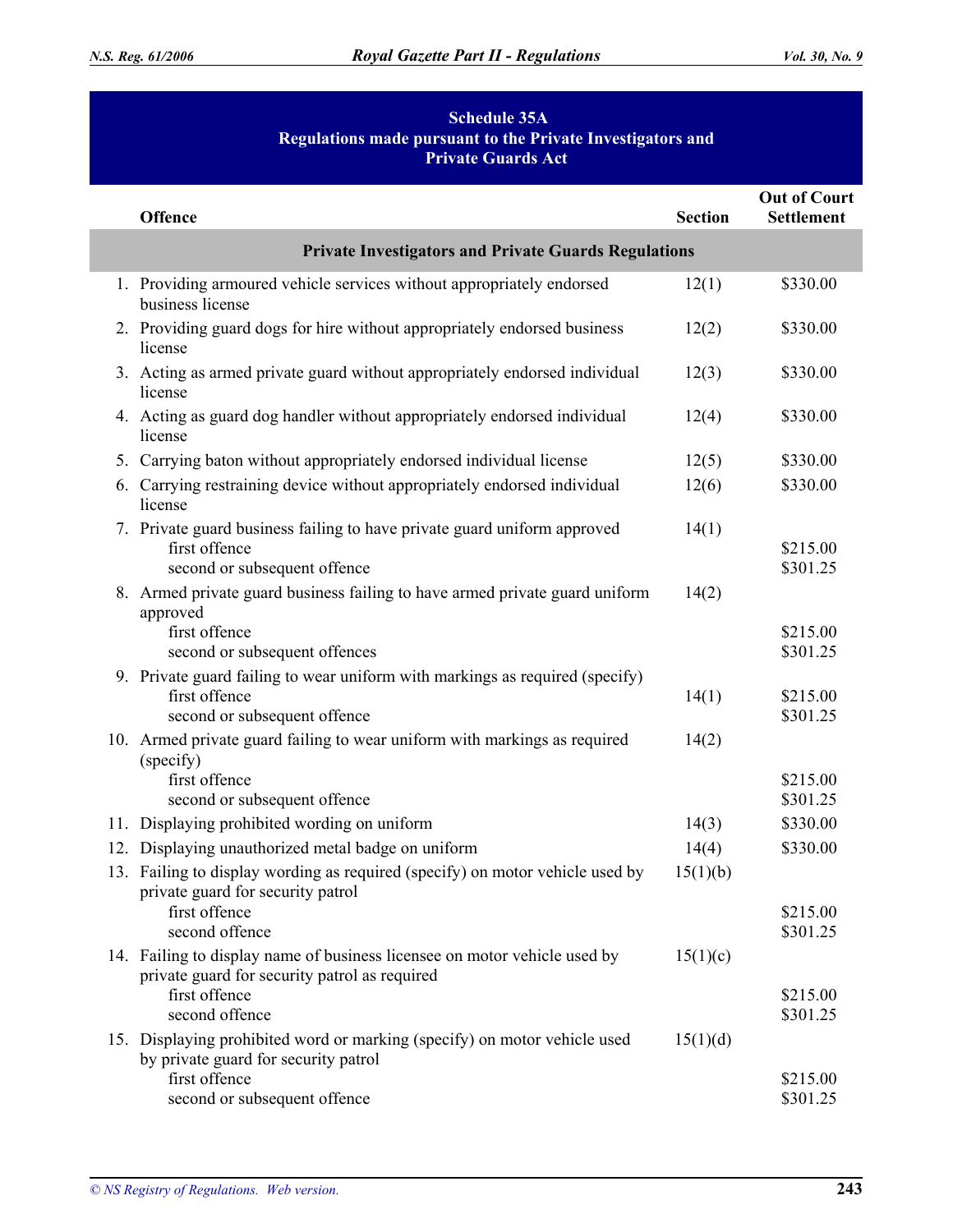|     | 16. Failing to display wording as required (specify) on armoured vehicle<br>first offence<br>second offence                   | 15(3) | \$215.00<br>\$301.25 |
|-----|-------------------------------------------------------------------------------------------------------------------------------|-------|----------------------|
|     | 17. Failing to display wording as required (specify) on motor vehicle used by<br>armed private guards servicing bank machines | 15(4) |                      |
|     | first offence                                                                                                                 |       | \$215.00             |
|     | second offence                                                                                                                |       | \$301.25             |
|     | 18. Armed private guard performing unauthorized work                                                                          | 16(2) | \$330.00             |
|     | 19. Acting as armed private guard while unaccompanied                                                                         | 16(4) | \$330.00             |
|     | 20. Using guard dog for hire when not carrying valid identification card for                                                  | 17(1) | \$157.50             |
|     | dog                                                                                                                           |       |                      |
|     | 21. Failing to display warning that guard dog for hire present                                                                | 17(4) | \$157.50             |
| 22. | Using guard dog for hire when dog not wearing day-glo red collar                                                              | 17(6) | \$157.50             |
|     |                                                                                                                               |       |                      |

# **N.S. Reg. 62/2006**

Made: April 24, 2006 Filed: April 26, 2006 Proclamation, S. 2, R.S.N.S. 1989, c. 469

> Order in Council 2006-197 dated April 24, 2006 Proclamation made by the Governor in Council pursuant to Section 2 of the *Time Definition Act*

The Governor in Council on the report and recommendation of the Minister of Justice dated March 14, 2006, and pursuant to Section 2 of Chapter 469 of the Revised Statutes of Nova Scotia, 1989, the *Time Definition Act*, is pleased to made a proclamation to be effective March, 2007, as follows:

In each year between two o'clock in the forenoon of the second Sunday in March and two o'clock in the forenoon of the first Sunday in November time shall be reckoned as three hours behind Greenwich mean solar time.

## PROVINCE OF NOVA SCOTIA SGLE STATES AND SAME SAFETY SAFETY SAFETY SAFETY SAFETY SAFETY SAFETY SAFETY SAFETY SAFETY SAFETY SAFETY SAFETY SAFETY SAFETY SAFETY SAFETY SAFETY SAFETY SAFETY SAFETY SAFETY SAFETY SAFETY SAFETY SA

G/S ELIZABETH THE SECOND, by the Grace of God, of the United Kingdom, Canada and Her Other Realms and Territories, Queen, Head of the Commonwealth, Defender of the Faith.

TO ALL TO WHOM THESE PRESENTS SHALL COME, OR WHOM THE SAME MAY IN ANY WISE CONCERN,

GREETING:

#### **A PROCLAMATION**

WHEREAS in and by Section 2 of Chapter 469 of the Revised Statutes of Nova Scotia, 1989, the *Time Definition Act*, it is enacted as follows: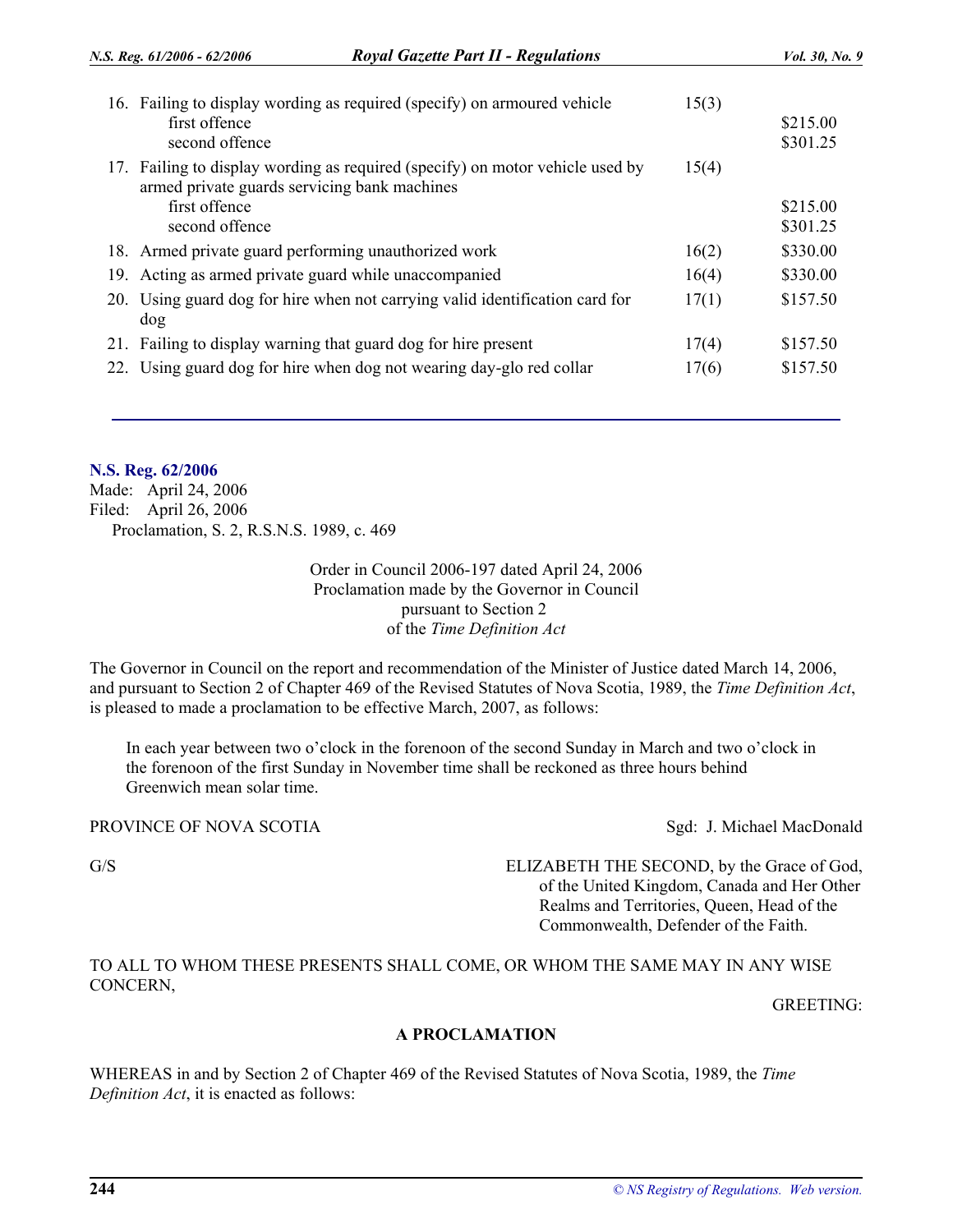- **2 (1)** Where an expression of time occurs in any statute, Act, enactment, law, order in council, rule of court, order, by-law, rule, regulation, deed or other instrument, heretofore or hereafter enacted, executed or made, or where any hour or other period of time is stated either orally or in writing, or any question as to a period of time arises, the time referred to or intended shall, unless it is otherwise specially stated, be held to be the time reckoned as prescribed by or under this Act.
	- **(2)** Time shall be reckoned as four hours behind Greenwich mean solar time.
	- **(3)** Notwithstanding subsection (2), in each year between two o'clock in the forenoon of the first Sunday in April and two o'clock in the forenoon of the last Sunday in October time shall be reckoned as three hours behind Greenwich mean solar time.
	- **(4)** Notwithstanding subsections (2) and (3), the Governor in Council may by proclamation published in the Royal Gazette prescribe how time shall be reckoned in reference to Greenwich mean solar time.

AND WHEREAS it is deemed expedient to proclaim, effective March, 2007, as follows:

In each year between two o'clock in the forenoon of the second Sunday in March and two o'clock in the forenoon of the first Sunday in November time shall be reckoned as three hours behind Greenwich mean solar time.

NOW KNOW YE THAT WE, by and with the advice of the Executive Council of Nova Scotia, do by this our proclamation order and declare as follows, effective, March, 2007, of which all persons concerned are to take notice and govern themselves accordingly:

In each year between two o'clock in the forenoon of the second Sunday in March and two o'clock in the forenoon of the first Sunday in November time shall be reckoned as three hours behind Greenwich mean solar time.

- IN TESTIMONY WHEREOF We have caused these our Letters to be made Patent and the Great Seal of Nova Scotia to be hereunto affixed.
- WITNESS, Our Trusty and Well Beloved His Honour the Honourable J. Michael MacDonald, Administrator of the Government of the Province of Nova Scotia.
- AT Our Law Courts in the Halifax Regional Municipality, this  $24<sup>th</sup>$  day of April, in the year of Our Lord two thousand and six and in the fiftyfifth year of Our Reign.

# BY COMMAND:

Sgd: Murray Scott Provincial Secretary Minister of Justice and Attorney General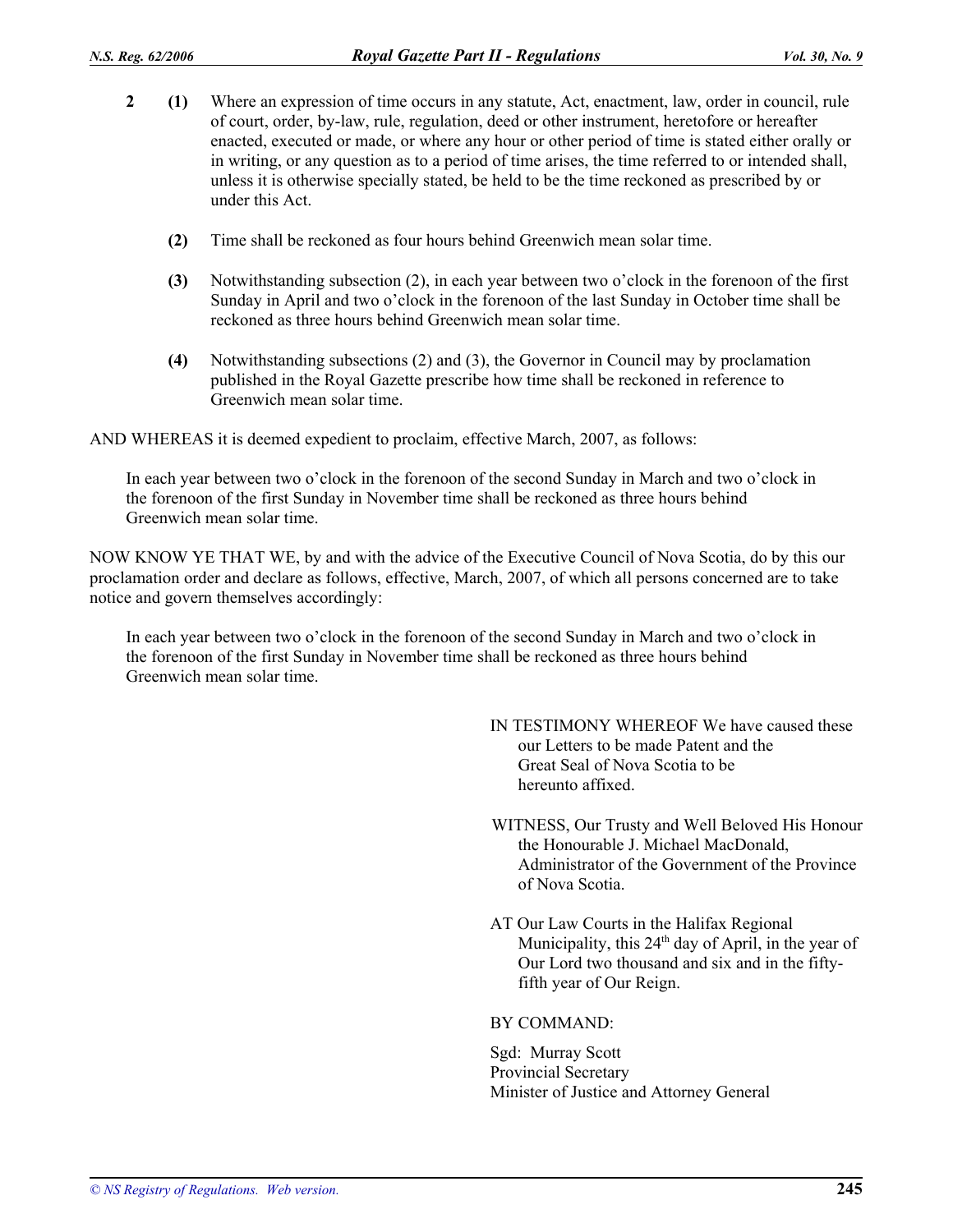# **N.S. Reg. 63/2006**

Made: April 24, 2006 Filed: April 26, 2006 Proclamation, S. 6, S.N.S. 2005, c. 41

> Order in Council 2006-199 dated April 24, 2006 Proclamation made by the Governor in Council pursuant to Section 6 of the *International Trusts Act*

The Governor in Council on the report and recommendation of the Minister of Justice dated May 1, 2006, pursuant to Section 6 of Chapter 41 of the Acts of 2005, the *International Trusts Act*, is pleased to order and declare by proclamation by [that] Chapter 41 of the Acts of 2005, the *International Trusts Act*, do come into force on and not before May 1, 2006.

PROVINCE OF NOVA SCOTIA Sgd: J. Michael MacDonald

G/S ELIZABETH THE SECOND, by the Grace of God, of the United Kingdom, Canada and Her Other Realms and Territories, Queen, Head of the Commonwealth, Defender of the Faith.

TO ALL TO WHOM THESE PRESENTS SHALL COME, OR WHOM THE SAME MAY IN ANY WISE CONCERN,

GREETING:

# **A PROCLAMATION**

WHEREAS in and by Section 6 of Chapter 41 of the Acts of 2005, the *International Trusts Act*, it is enacted as follows:

**6** This Act comes into force on such day as the Governor in Council orders and declares by proclamation.

AND WHEREAS it is deemed expedient that Chapter 41 of the Acts of 2005, the *International Trusts Act*, come into force on and not before May 1, 2006;

NOW KNOW YE THAT WE, by and with the advice of the Executive Council of Nova Scotia, do by this Our Proclamation order and declare that Chapter 41 of the Acts of 2005, the *International Trusts Act*, come into force on and not before May 1, 2006, of which all persons concerned are to take notice and govern themselves accordingly.

> IN TESTIMONY WHEREOF We have caused these our Letters to be made Patent and the Great Seal of Nova Scotia to be hereunto affixed.

WITNESS, Our Trusty and Well Beloved His Honour the Honourable J. Michael MacDonald, Administrator of the Government of the Province of Nova Scotia.